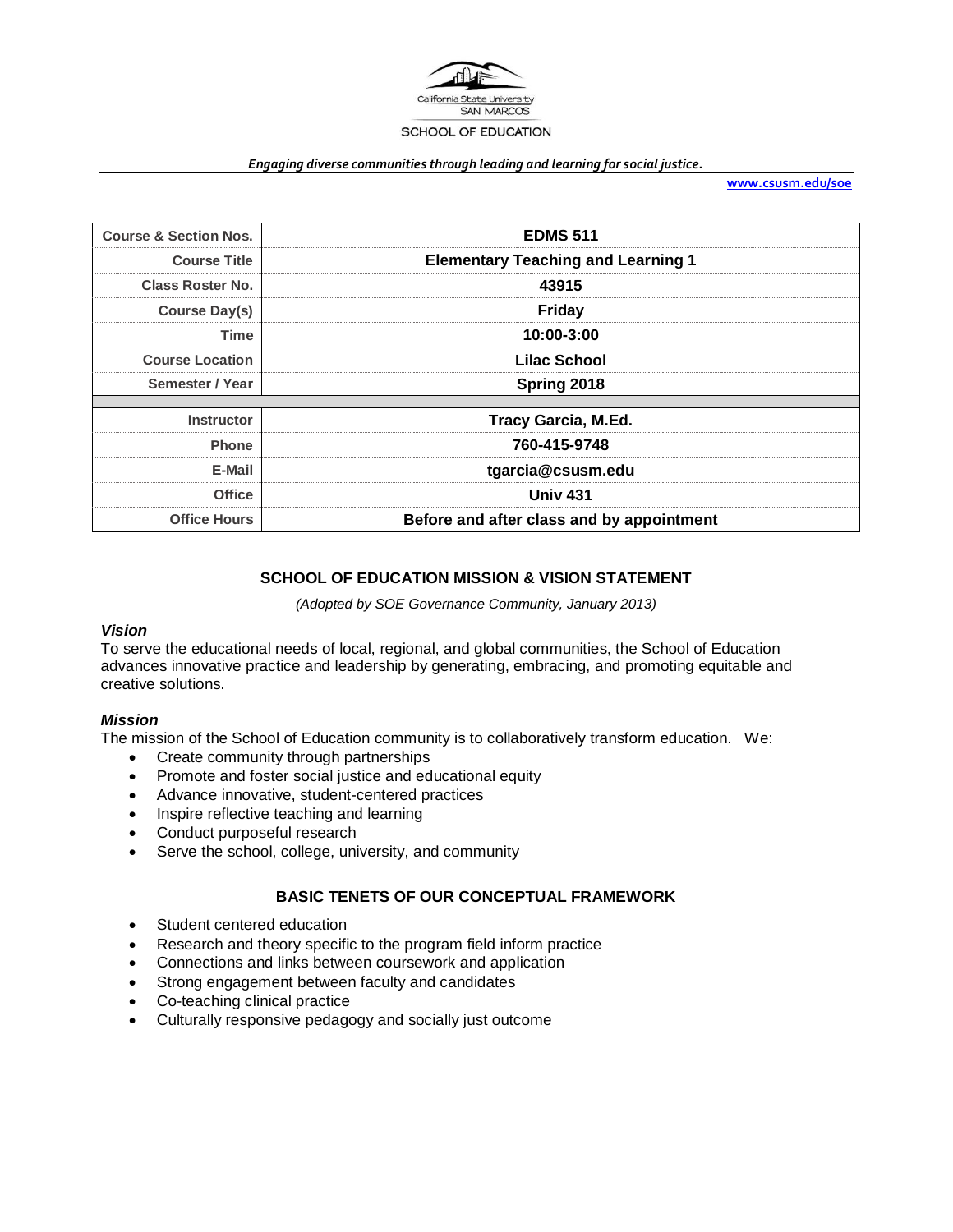# **TABLE OF CONTENTS**

## <span id="page-1-0"></span>**COURSE DESCRIPTION**

Focuses on developing a preliminary understanding of learning theory and instructional practice in technology-integrated and inclusive elementary classrooms.

## <span id="page-1-1"></span>**Course Prerequisites**

Admission to the Multiple Subject/CLAD Teacher Credential Program.

### <span id="page-1-2"></span>**Course Objectives**

• Develop engaging lesson plans, aligned with state standards, including higher-order thinking skills and academic discourse to meet the needs of diverse learners.

•Use Universal Design for Learning (UDL) to scaffold, modify, and adapt lessons to meet specific students' learning needs.

<span id="page-1-3"></span>•Provide formative assessments to monitor student learning and inform instructional planning and practices. •Develop a classroom management plan rooted in research and classroom experiences.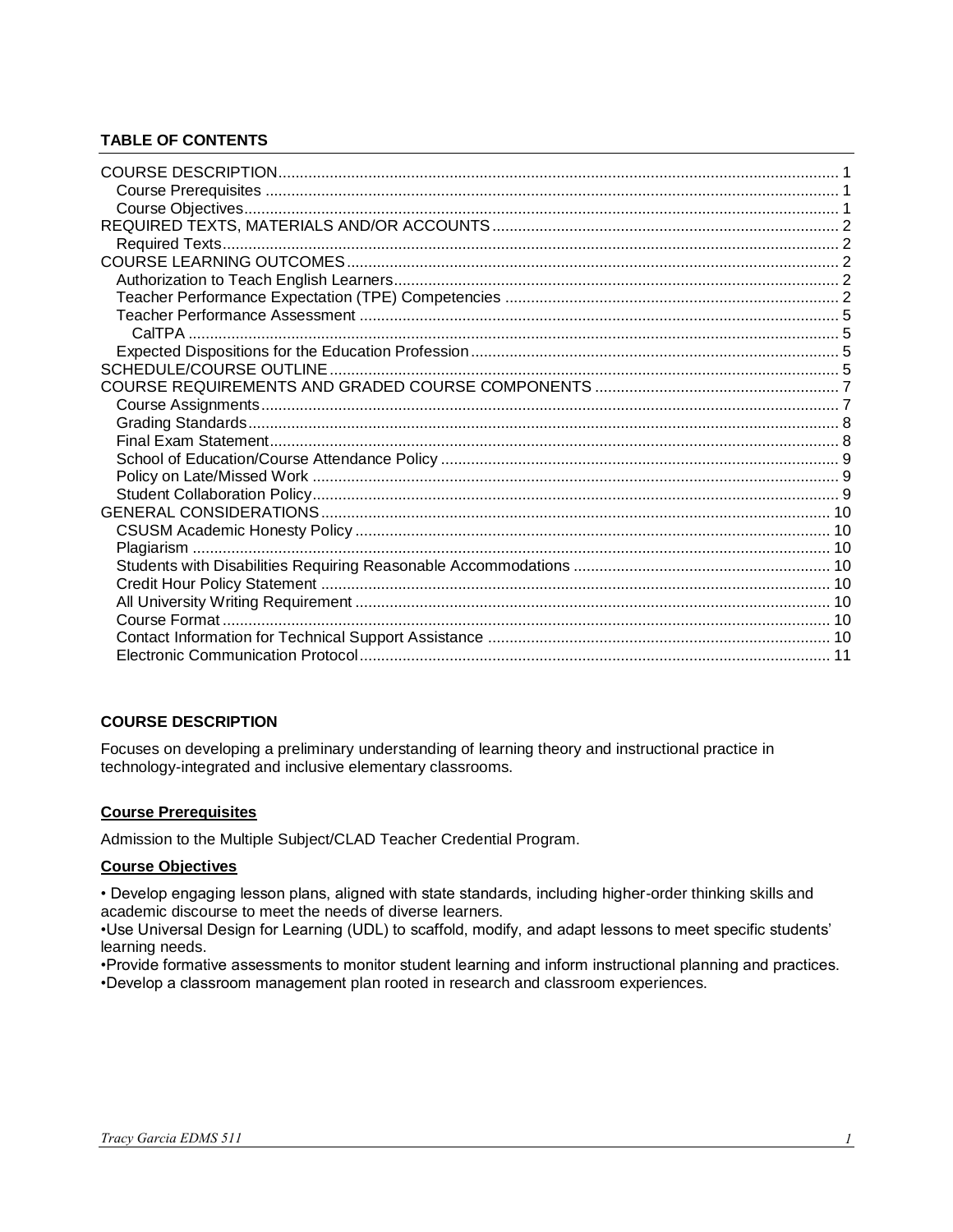## **REQUIRED TEXTS, MATERIALS AND/OR ACCOUNTS**

## <span id="page-2-0"></span>**Required Texts**

Center for Responsive Schools (2016) *The Joyful Classroom*. Center for Responsive Schools, Inc.

Heritage, Margaret (2010) *Formative Assessment: Making it happen in the classroom*. Thousand Oaks, CA: Corwin

CalTPA Handbook

## **Cougar Courses**

Course information and readings are on Cougar Courses. Please bring a laptop or tablet to class.

## **Course Objectives**

The purposes of this course are threefold:

- To expand preservice candidates' knowledge about general learning theories and experiences with a range of pedagogical practices;
- To enhance preservice candidates' awareness of the multiple perspectives and learning styles that exist in diverse classrooms and other education-related settings;
- To provide a safe environment for preservice candidates' discussion of, and experimentation with, a variety of techniques and methods of instruction.

### **Course Learning Outcomes**

Upon successful completion of this course, students will be able to:

- Design learning experiences with a lesson planning template that clearly state instructional objectives and aligned with state/common core standards.
- Modify and differentiate lesson plans to meet the needs of diverse learners.
- Deliver a lesson plan using effective practices: anticipation, questioning, wait-time, modeling, active participation, and assessment.
- Apply a variety of classroom management strategies.
- Develop effective questioning techniques to assist students in critical thinking.
- Personalize their role as a teacher to create a classroom management plan and a philosophy for instruction.

### <span id="page-2-1"></span>**Authorization to Teach English Learners**

This credential program has been specifically designed to prepare teachers for the diversity of languages often encountered in California public school classrooms. The authorization to teach English learners is met through the infusion of content and experiences within the credential program, as well as additional coursework. Candidates successfully completing this program receive a credential with authorization to teach English learners. *(Approved by CCTC in SB 2042 Program Standards, August 02)*

### <span id="page-2-2"></span>**Teacher Performance Expectation (TPE) Competencies (2017)**

The course objectives, assignments, and assessments have been aligned with the CTC standards for (Single Subject, Multiple Subject, Special Education, etc.) Credential. This course is designed to help

*Tracy Garcia EDMS 511 2*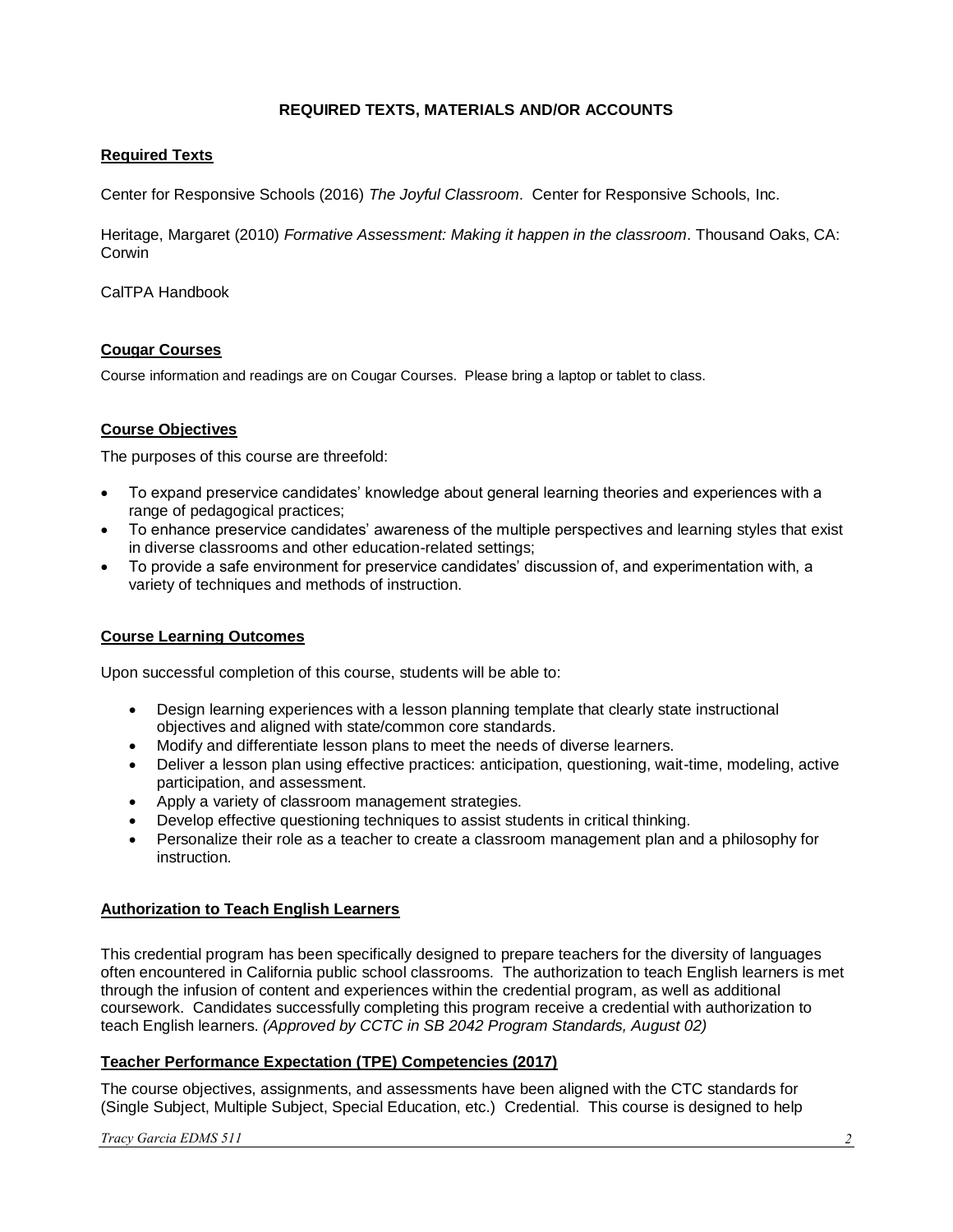teachers seeking a California teaching credential to develop the skills, knowledge, and attitudes necessary to assist schools and district in implementing effective programs for all students. The successful candidate will be able to merge theory and practice in order to realize a comprehensive and extensive educational program for all students. You will be required to formally address the following TPEs in this course:

# **TPE 1: Engaging and Supporting All Students in Learning (Lesson Planning Assignments)**

1.1 Apply knowledge of students, including their prior experiences, interests, and social- emotional learning needs, as well as their funds of knowledge and cultural, language, and socioeconomic backgrounds, to engage them in learning.

1.4 Use a variety of developmentally and ability-appropriate instructional strategies, resources, and assistive technology, including principles of Universal Design of Learning (UDL) and Multi- Tiered System of Supports (MTSS) to support access to the curriculum for a wide range of learners within the general education classroom and environment.

1.8 Monitor student learning and adjust instruction while teaching so that students continue to be actively engaged in learning.

## **TPE 2: Creating and Maintaining Effective Environments for Student Learning (Classroom Management Assignment)**

2.2 Create learning environments (i.e., traditional, blended, and online) that promote productive student learning, encourage positive interactions among students, reflect diversity and multiple perspectives, and are culturally responsive.

2.3 Establish, maintain, and monitor inclusive learning environments that are physically, mentally, intellectually, and emotionally healthy and safe to enable all students to learn, and recognize and appropriately address instances of intolerance and harassment among students, such as bullying, racism, and sexism.

2.4 Know how to access resources to support students, including those who have experienced trauma, homelessness, foster care, incarceration, and/or are medically fragile.

2.5 Maintain high expectations for learning with appropriate support for the full range of students in the classroom.

2.6 Establish and maintain clear expectations for positive classroom behavior and for student- to-student and student-to-teacher interactions by communicating classroom behavior and for student-to-student and student-to-teacher interactions by communicating classroom routines, procedures, and norms to students and families.

## **TPE 3: Understanding and Organizing Subject Matter for Student Learning (Lesson Planning Assignment)**

3.1 Demonstrate knowledge of subject matter, including the adopted California State Standards and curriculum frameworks.

3.4 Individually and through consultation and collaboration with other educators and members of the larger school community, plan for effective subject matter instruction and use multiple means of representing, expressing, and engaging students to demonstrate their knowledge.

3.5 Adapt subject matter curriculum, organization, and planning to support the acquisition and use of academic language within learning activities to promote the subject matter knowledge of all students, including the full range of English learners, Standard English learners, students with disabilities, and students with other learning needs in the least restrictive environment.

3.6 Use and adapt resources, standards-aligned instructional materials, and a range of technology, including assistive technology, to facilitate students' equitable access to the curriculum.

3.8 Demonstrate knowledge of effective teaching strategies aligned with the internationally recognized educational technology standards.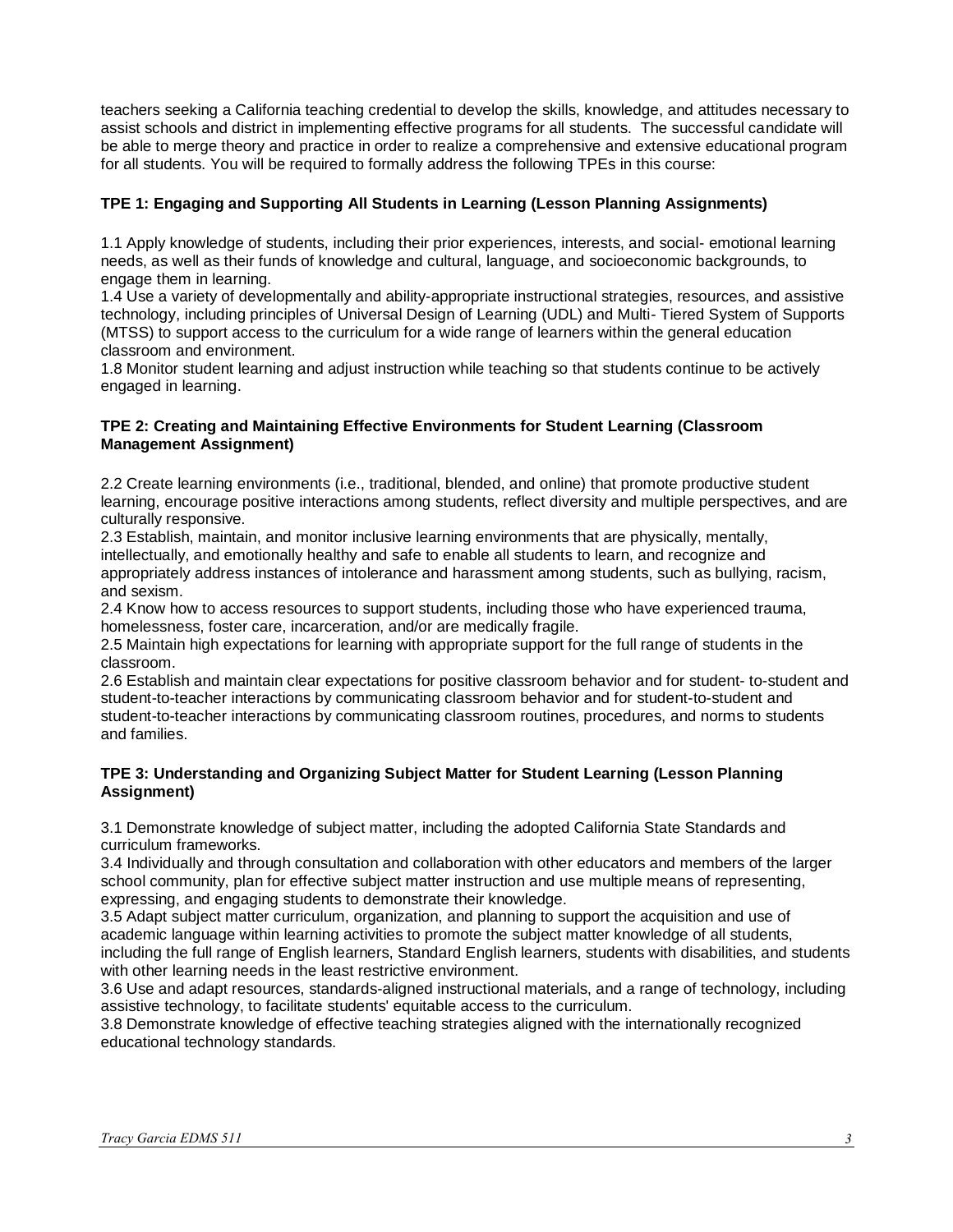## **TPE 4: Planning Instruction and Designing Learning Experiences for All Students (Lesson Planning Assignment)**

4.1 Locate and apply information about students' current academic status, content- and standards-related learning needs and goals, assessment data, language proficiency status, and cultural background for both short-term and long-term instructional planning purposes.

4.2 Understand and apply knowledge of the range and characteristics of typical and atypical child development from birth through adolescence to help inform instructional planning and learning experiences for all students.

4.3 Design and implement instruction and assessment that reflects the interconnectedness of academic content areas and related student skills development in literacy, mathematics, science, and other disciplines across the curriculum, as applicable to the subject area of instruction.

4.4 Plan, design, implement and monitor instruction, making effective use of instructional time to maximize learning opportunities and provide access to the curriculum for all students by removing barriers and providing access through instructional strategies that include:

• appropriate use of instructional technology, including assistive technology;

• applying principles of UDL and MTSS;

• use of developmentally, linguistically, and culturally appropriate learning activities, instructional materials, and resources for all students, including the full range of English learners;

•appropriate modifications for students with disabilities in the general education classroom;

•opportunities for students to support each other in learning; and use of community resources and services as applicable.

4.6 Access resources for planning and instruction, including the expertise of community and school colleagues through in-person or virtual collaboration, co-teaching, coaching, and/or networking.

# **TPE 5: Assessing Student Learning (Classroom Lesson Planning Assignment)**

5.1 Apply knowledge of the purposes, characteristics, and appropriate uses of different types of assessments (e.g., diagnostic, informal, formal, progress-monitoring, formative, summative, and performance) to design and administer classroom assessments, including use of scoring rubrics.

5.2 Collect and analyze assessment data from multiple measures and sources to plan and modify instruction and document students' learning over time.

5.6 Work with specialists to interpret assessment results from formative and summative assessments to distinguish between students whose first language is English, English learners, Standard English learners, and students with language or other disabilities.

5.8 Use assessment data, including information from students' IEP, IFSP, ITP, and 504 plans, to establish learning goals and to plan, differentiate, make accommodations and/or modify instruction.

# **TPE 6: Developing as a Professional Educator (Classroom Connection Assignments)**

6.1 Reflect on their own teaching practice and level of subject matter and pedagogical knowledge to plan and implement instruction that can improve student learning.

6.2 Recognize their own values and implicit and explicit biases, the ways in which these values and implicit and explicit biases may positively and negatively affect teaching and learning, and work to mitigate any negative impact on the teaching and learning of students. They exhibit positive dispositions of caring, support, acceptance, and fairness toward all students and families, as well as toward their colleagues. 6.3 Establish professional learning goals and make progress to improve their practice by routinely engaging in communication and inquiry with colleagues.

6.5 Demonstrate professional responsibility for all aspects of student learning and classroom management, including responsibility for the learning outcomes of all students, along with appropriate concerns and policies regarding the privacy, health, and safety of students and families. Beginning teachers conduct themselves with integrity and model ethical conduct for themselves and others.

6.6 Understand and enact professional roles and responsibilities as mandated reporters and comply with all laws concerning professional responsibilities, professional conduct, and moral fitness, including the responsible use of social media and other digital platforms and Preliminary Multiple and Single Subject Credential Program Standards.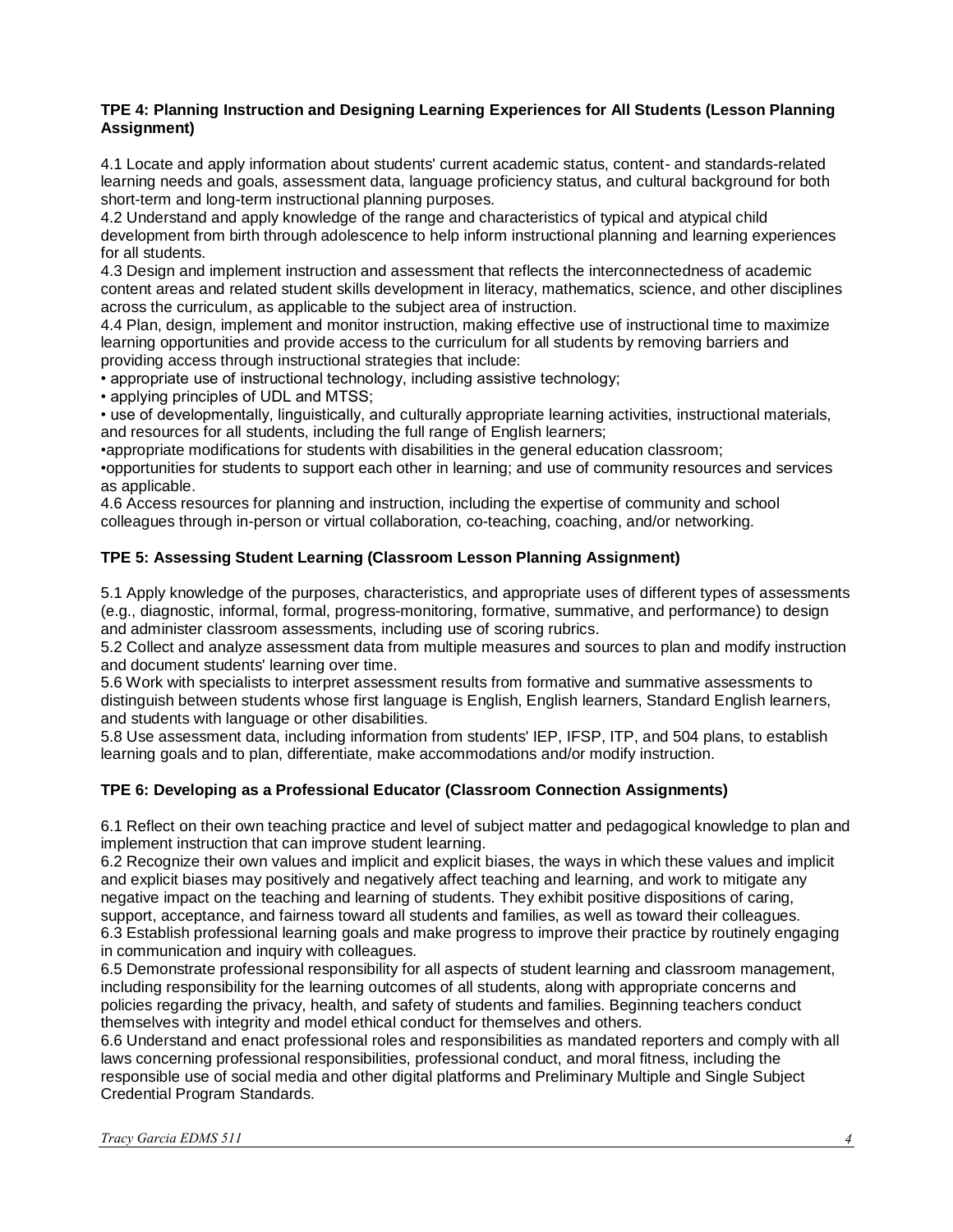## <span id="page-5-0"></span>**Teacher Performance Assessment**

Beginning July 1, 2008 all California credential candidates must successfully complete a state-approved Teacher Performance Assessment (TPA), as part of the credential program of preparation. During the 2017- 18 academic year the CSUSM credential programs will use either the CalTPA (California Teacher Performance Assessment) or the edTPA (Educative Teacher Performance Assessment).

## <span id="page-5-1"></span>**CalTPA**

To assist with your successful completion of the CalTPA, a series of informational seminars are offered over the course of the program. TPA related questions and logistical concerns are to be addressed during the seminars. Your attendance to TPA seminars will greatly contribute to your success on the assessment. The CalTPA Candidate Handbook, TPA seminar schedule, and other TPA support materials may be found on the SOE website:

<http://www.csusm.edu/education/CalTPA/ProgramMaterialsTPA.html>

Additionally, to support your success in your credential program and with TPA, SOE classes use common pedagogical language, lesson plans (lesson designs), and unit plans (unit designs).

# <span id="page-5-2"></span>**Expected Dispositions for the Education Profession**

Education is a profession that has, at its core, certain dispositional attributes that must be acquired and developed. Teaching and working with learners of all ages requires not only specific content knowledge and pedagogical skills, but positive attitudes about multiple dimensions of the profession. The School of Education has identified six dispositions that must be evident in teacher candidates: social justice and equity, collaboration, critical thinking, professional ethics, reflective teaching and learning, and life-long learning. These dispositions have observable actions that will be assessed throughout the preparation program. For each dispositional element, there are three levels of performance - *unacceptable*, *initial target*, and *advanced target*. The description and rubric for the three levels of performance offer measurable behaviors and examples.

The assessment is designed to provide candidates with ongoing feedback for their growth in professional dispositions and includes a self-assessment by the candidate. The dispositions and rubric are presented, explained and assessed in one or more designated courses in each program as well as in clinical practice. Based upon assessment feedback candidates will compose a reflection that becomes part of the candidate's Teaching Performance Expectation portfolio. Candidates are expected to meet the level of *initial target* during the program.

## **SCHEDULE/COURSE OUTLINE**

<span id="page-5-3"></span>

| Date                 | <b>Topic</b>                                                                                                                                                             | <b>Assignment (if any)</b>                                                                                                        | Due Date |
|----------------------|--------------------------------------------------------------------------------------------------------------------------------------------------------------------------|-----------------------------------------------------------------------------------------------------------------------------------|----------|
| Session 1<br>8/30/19 | Introduction/Course<br>Overview<br>Getting to Know your<br><b>Students</b><br><b>Building Community</b><br><b>Behavior Expectations</b><br><b>Instructional Routines</b> | Read: The Joyful Classroom Introduction and Chapter<br>1: How Do We Make Academics Engaging? and Getting<br>to Know Your Students |          |

This Syllabus is subject to change based on course requirements and instructor discretion.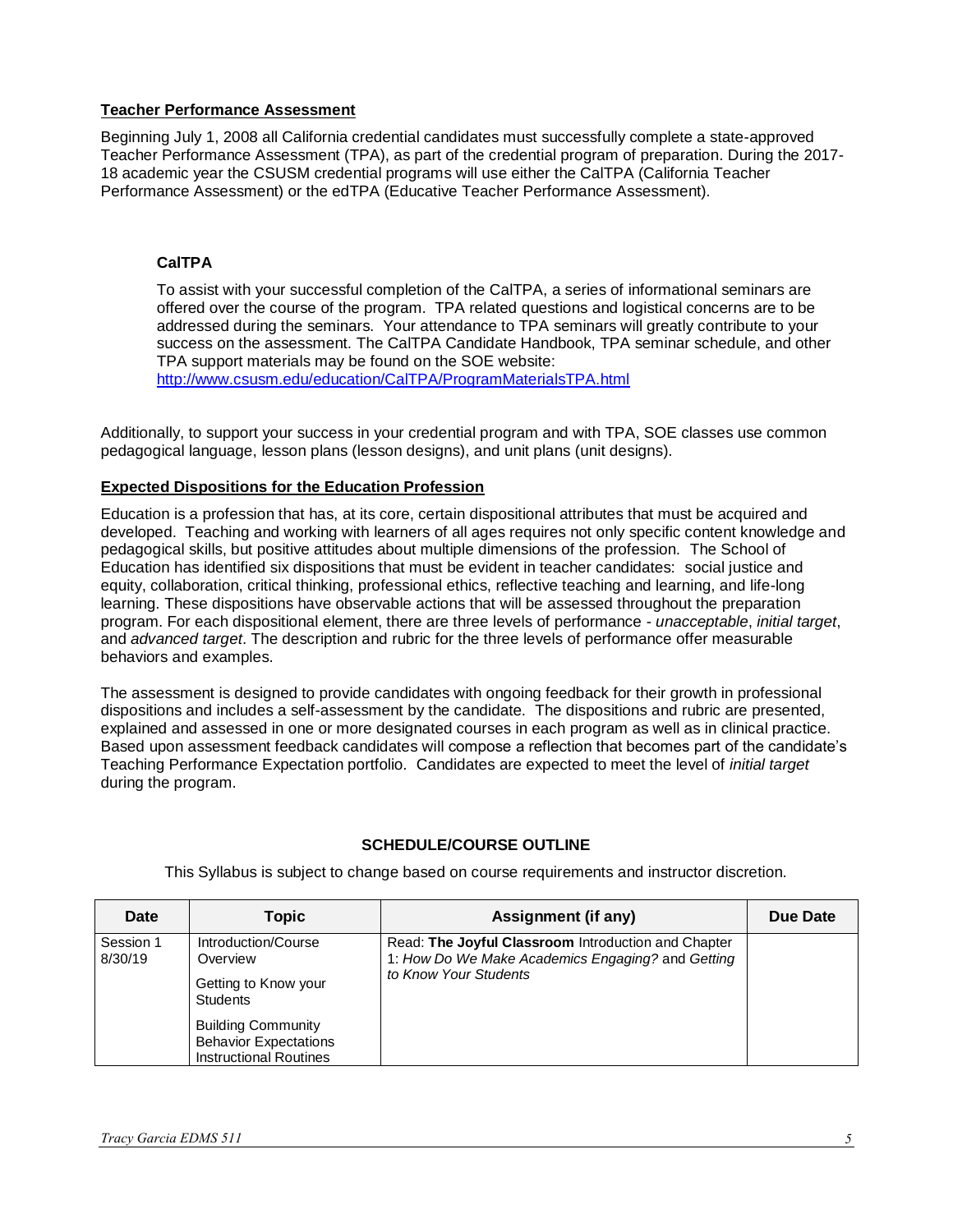| Date                  | <b>Topic</b>                                                                                                    | <b>Assignment (if any)</b>                                                                                                                                                                                                                                                                                                                                                                                                                                                                 | <b>Due Date</b> |
|-----------------------|-----------------------------------------------------------------------------------------------------------------|--------------------------------------------------------------------------------------------------------------------------------------------------------------------------------------------------------------------------------------------------------------------------------------------------------------------------------------------------------------------------------------------------------------------------------------------------------------------------------------------|-----------------|
| Session 2<br>9/6/19   | <b>Behavior Management</b><br>Lesson Planning<br>Components                                                     | Read: The Joyful Classroom Chapter 2: Partnering and<br>Grouping Students for Collaborative Learning<br><b>Classroom Connections- Ask your Cooperating</b><br>Teacher (CT) for a copy of their Behavior Management<br>Plan. Bring a hard copy to class on 9/6.<br><b>Classroom Connections- Classroom Management:</b><br>Write a one-page observation and reflection answering                                                                                                             | 9/6             |
|                       |                                                                                                                 | the following two questions; Observe: What strategies<br>does your CT use to build community, teach behavior<br>expectations, and develop instructional routines?<br>Reflect: How does your classroom observation align<br>with our class readings and experiences? Bring a hard<br>copy to class on 9/6.                                                                                                                                                                                  |                 |
| Session 3<br>9/13/19  | <b>Engaging Students</b><br><b>Critical Thinking Skills</b>                                                     | Read: The Joyful Classroom:<br>Chapter 3: Making Learning Interactive<br><b>Classroom Connections- Student Interaction: Write a</b><br>one-page observation and reflection answering the<br>following two questions; Observe: How are students<br>partnered and grouped in the classroom? What<br>opportunities do they have to work collaboratively?<br>Reflect: How does the classroom arrangement enhance<br>or restrict collaborative learning? Bring a hard copy to<br>class on 9/13. | 9/13            |
| Session 4<br>9/20/19  | Introduction to Assessment<br>(formal, informal, and self-<br>assessment)<br>Learning Goals<br>Success Criteria | Read: Formative Assessment Making It Happen in<br>the Classroom: Heritage Chapters 1, 2, & 3 (pp. 1-36)                                                                                                                                                                                                                                                                                                                                                                                    |                 |
| Session 5<br>9/27/19  | <b>Informal Assessment</b><br>Gathering Evidence of<br>Learning                                                 | Read: Formative Assessment Making It Happen in<br>the Classroom: Heritage Chapter 4 (pp. 37-55)<br><b>Classroom Connections- Classroom Profile</b><br>Collaborate with CT on a "Classroom Profile" to learn the<br>EL levels and special needs of students in your<br>classroom. Bring a hard copy of the "Classroom<br>Profile" to class on 9/27.                                                                                                                                         | 9/27            |
| Session 6<br>10/04/19 | Universally Designed<br><b>Instruction</b><br>Special Education and<br>Supporting Students who<br>Struggle      | <b>FAPE School Accommodations and Modifications:</b><br>http://www.wrightslaw.com/info/sec504.accoms.mods.pdf<br>RTI: http://www.rtinetwork.org/learn/what/whatisrti<br>Due: Classroom Management Plan                                                                                                                                                                                                                                                                                     | 10/4            |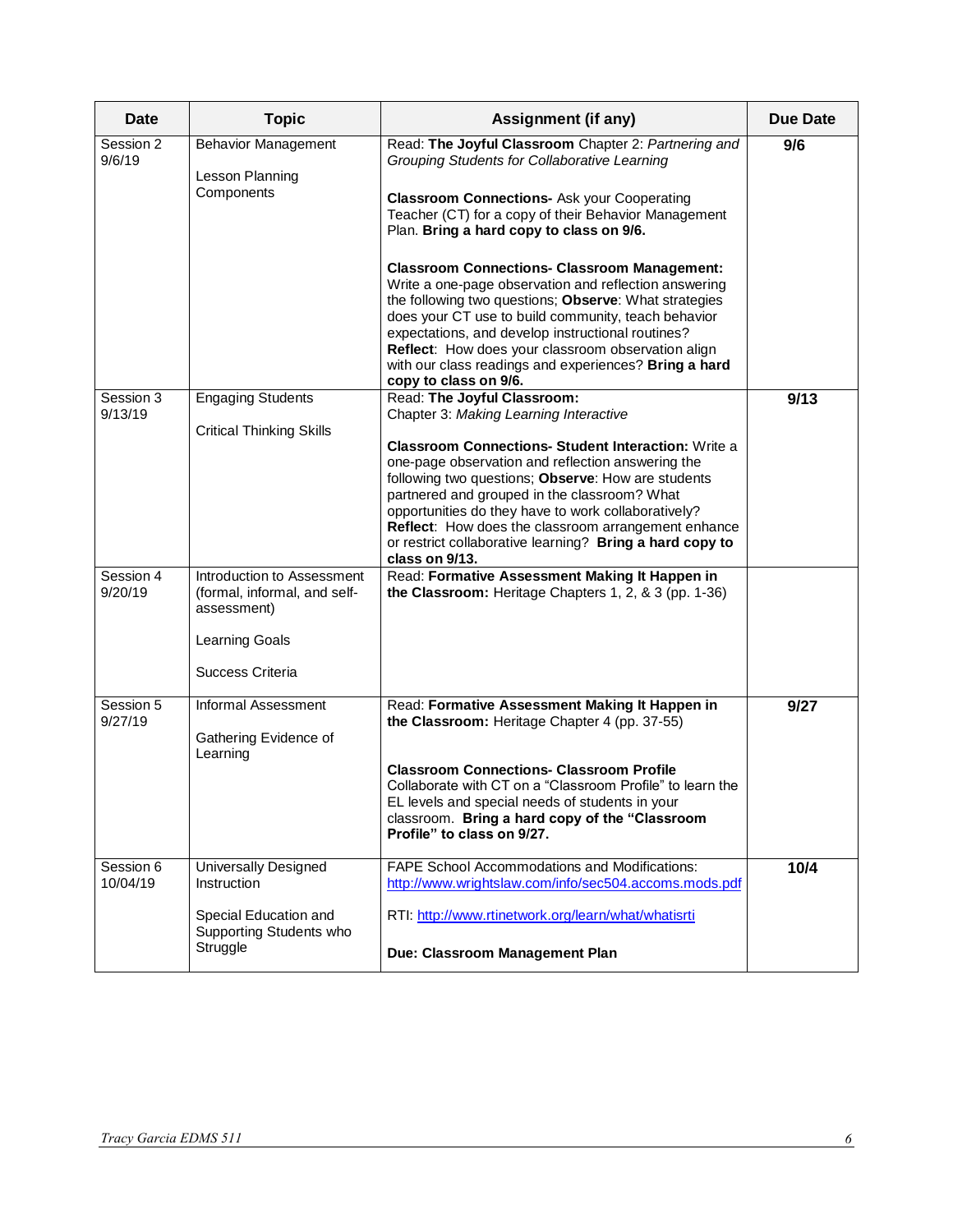| Date                  | <b>Topic</b>                                                                | <b>Assignment (if any)</b>                                                                               | Due Date |
|-----------------------|-----------------------------------------------------------------------------|----------------------------------------------------------------------------------------------------------|----------|
| Session 7<br>10/11/19 | Modifying and Differentiating<br><b>Lessons to Meet Diverse</b><br>Learners | Read: The Joyful Classroom Chapter 5: Structuring<br>Lessons for Maximum Impact                          | 10/11    |
|                       |                                                                             | <b>Classroom Connections:</b> Lesson observation.                                                        |          |
|                       |                                                                             | <b>Observe:</b> Using a lesson plan template observe a lesson                                            |          |
|                       |                                                                             | in your CP classroom. Take notes on the parts of the                                                     |          |
|                       |                                                                             | assignment you observe in the appropriate section.                                                       |          |
|                       |                                                                             | Bring your copy with notes to class. Reflect: What                                                       |          |
|                       |                                                                             | scaffolds and modifications were made for EL and SPED                                                    |          |
|                       |                                                                             | students.                                                                                                |          |
| Session 8<br>10/18/19 | Teaching and Learning                                                       | Due: Lesson Delivery: Be prepared to deliver your<br>lesson plan to small groups of peers. Bring all the | 10/18    |
|                       | Lesson Reflection                                                           | materials you need for the lesson.                                                                       |          |
|                       |                                                                             |                                                                                                          |          |
|                       |                                                                             | Due: Lesson Plan                                                                                         |          |

# **COURSE REQUIREMENTS AND GRADED COURSE COMPONENTS**

## <span id="page-7-1"></span><span id="page-7-0"></span>**Course Assignments**

### **Participation-10 points**

This course has been designed to provide ample opportunities for your participation. To facilitate discussion, you are expected to come to class prepared to talk about all of the required readings. Students are encouraged to contribute to class discussion and diverse views are desired. Try to connect the readings to your teaching and fieldwork observation experiences whenever possible. The class is scheduled to meet 8 times over the Fall term. Each of you are expected to be present at every class or activity, to be on time, to not leave class early, and to actively participate and have meaningful and engaging conversations.

### **Classroom Connections-20 points**

In order to make the connection between assigned reading, what you are learning in the course, and your classroom Clinical Practice (CP)observation/participation you will collaborate with your Cooperating Teacher (CT) to apply your learning to the classroom. Bring a hard copy to class each week. Your work will be collected each week as part of my formative assessment and we will use your work for classroom discussions.

As outlined in the Schedule Course Outline: There will be 3 Observation/Reflections: Type a one-page observation and reflections based on the questions outlined in the Schedule Course Outline for weeks 2, 3 and 5. *Be sure to include references to assigned course readings and learning experiences.*

- Classroom Management
- Student Interaction
- Classroom Profile (You will be provided a form to use for this assignment)
- Lesson Observation (Use a blank lesson template to take notes on this observation)

### **These are due week 2, 3, 5 and 7**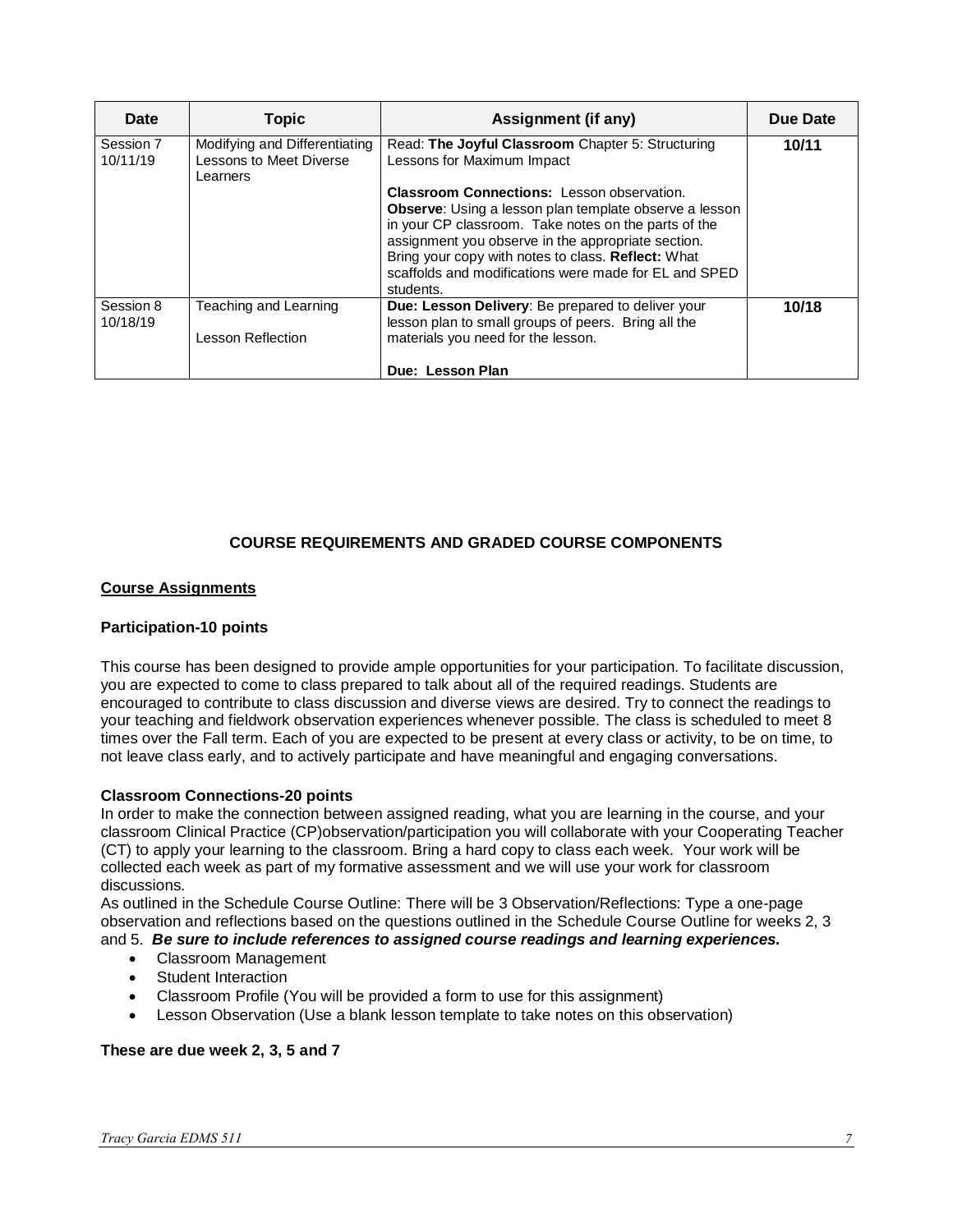### **Classroom Management Plan-30 points**

Drawing on our readings, observations, and class experiences you will develop a Classroom Management Plan for an inclusive, positive, and engaging learning environment.

Classroom management plan should include:

1.**Building Community:** How will you get to know your students and build relationships with and among students that will encourage positive interactions and maximize student learning? How will you teach students to collaborate in their conversations and assignments? Draw on your readings, observations, and class experiences.

2. **Behavior Management:** What rules do you foresee as important to create a safe and productive learning environment? How will you teach, reinforce, and provide consequences for students as they learn and adhere to the rules and expectations you develop? Draw on your readings, observations, and class experiences.

3) **Classroom Routines:** How will you structure the routines and systems in your classroom to ensure you establish a smooth, efficient, and effective classroom learning environment? Consider arrival routines, signals, transitions, materials management, and end-of-day routines. Draw on your readings, observations, and class experiences.

### **This is due October 4.**

### **Classroom Lesson Plan, Lesson Delivery and Reflection 40 points**

You develop and deliver a classroom lesson in class to a group of your peers. (You will be provided with a lesson plan and reflection format to use).

Lesson Plan must include the following:

- Appropriate standards aligned learning goals
- Thoughtful use of instructional strategies and engaging activities that require critical thinking skills
- Opportunities for students' use of academic language and collaborative conversations
- Application of UDL principles: scaffolding, adaptations, and modifications to meet students' needs
- Opportunities for informal formative assessment to check for understanding
- Teacher Reflection

#### **This is due October 18**

#### <span id="page-8-0"></span>**Grading Standards**

Grading Standards Total 100 Points  $A = 93 - 100$  $A = 90-92$  $B+ = 87-89$  $B = 83 - 86$  $B - 80 - 82$  $C+= 77-79$  $C = 73 - 76$  $C = 70-72$ **Final Exam Statement**

<span id="page-8-1"></span>There is no final exam for this course.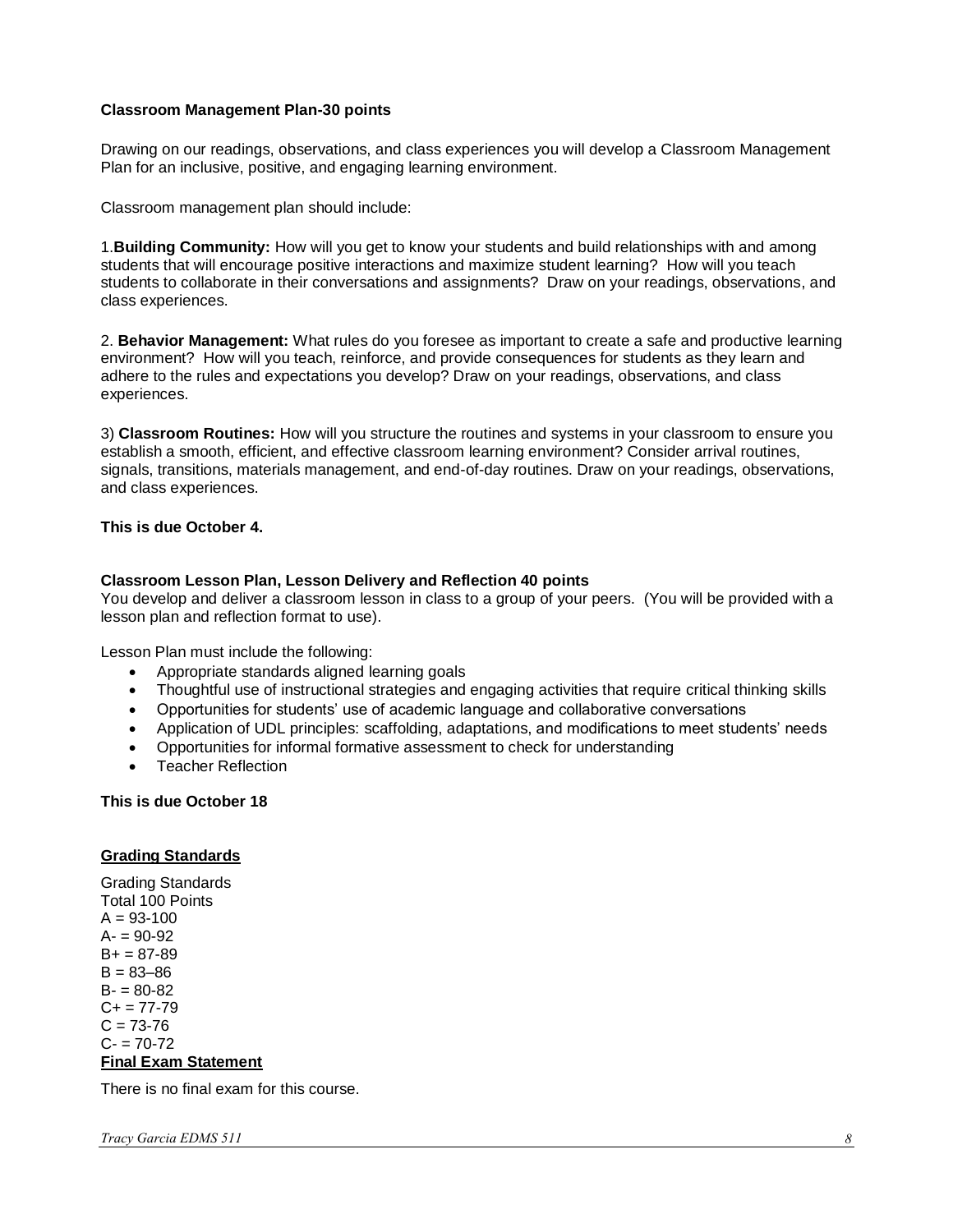## <span id="page-9-0"></span>**School of Education/Course Attendance Policy**

Due to the dynamic and interactive nature of courses in the School of Education, all candidates (course participants) are expected to attend all classes and participate actively. At a minimum, candidates (course participants) must attend more than 80% of class time, or s/he may not receive a passing grade for the course at the discretion of the instructor. Individual instructors may adopt more stringent attendance requirements. Should the candidate (course participants) have extenuating circumstances, s/he should contact the instructor as soon as possible. *(Adopted by the COE Governance Community, December, 1997).*

# <span id="page-9-1"></span>**Policy on Late/Missed Work**

Students are expected to turn in their work in a timely manner; this is particularly important because each course session is designed to utilize the assignments/readings due in class. There will be a 10% deduction in points for each day a written assignment is turned in late. Assignments will not be accepted if they are more than one week late. Please speak with your instructor if there are exceptional circumstances.

## **Other Notes about Attendance and Participation**

This course has been designed to provide ample opportunities for your participation. To facilitate discussion, you are expected to come to class prepared to talk about all of the required readings. Students are encouraged to contribute to class discussion and diverse views are desired. Try to connect the readings to your teaching and fieldwork observation experiences whenever possible.

It is an expectation that you will behave in a professional manner. This will require that you approach your instructor, school personnel, and colleagues in a respectful manner that emphasizes problem solving and collaboration. Your full attendance means you are not distracted by digital devices. All digital devices should be turned off or to the vibrate mode during class. Laptop computers are essential to the process of our learning; however, it is expected that all students will avoid recreational use of computers during class and that laptops will be put away at the request of the instructor. Of course, participation also includes the extent to which you participate in class discussion and how you interact with your colleagues.

The class is scheduled to meet 8 times over the Fall term. Each of you are expected to be present at every class or activity, to be on time, to not leave class early, and to actively participate and have meaningful and engaging conversations. Consistent or excessive tardiness will be noted and will impact your grade. More than one absence will have an impact on your final grade; more than two absences may require you drop and retake the class.

## <span id="page-9-2"></span>**Student Collaboration Policy**

We learn best through interactions and discussions with one another in a collaborative learning environment. Students will collaborate regularly during this course. All students are expected to be active participants in their learning.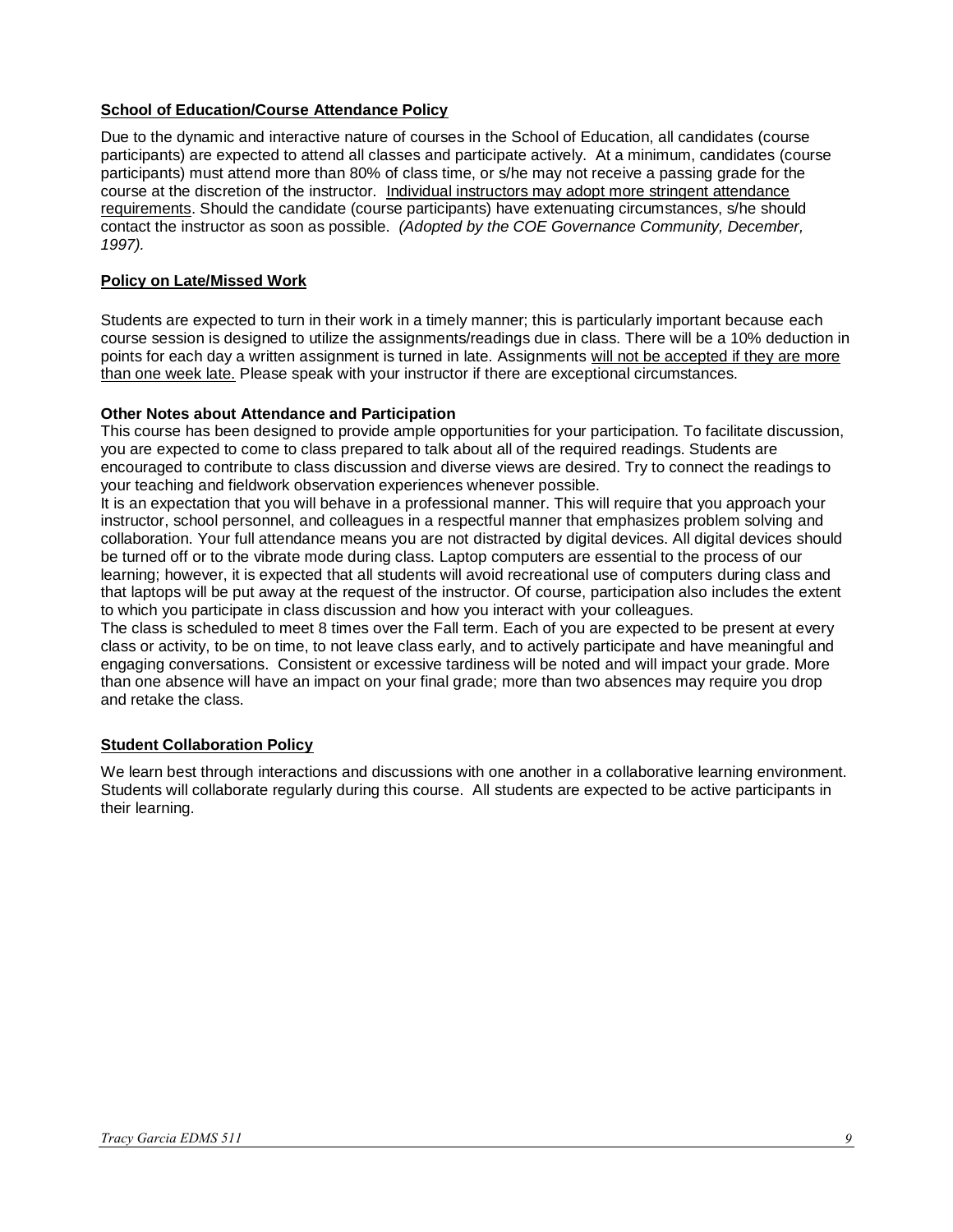## **GENERAL CONSIDERATIONS**

## <span id="page-10-1"></span><span id="page-10-0"></span>**CSUSM Academic Honesty Policy**

Students will be expected to adhere to standards of academic honesty and integrity, as outlined in the Student Academic Honesty Policy. All assignments must be original work, clear, and error-free. All ideas/material that are borrowed from other sources must have appropriate references to the original sources. Any quoted material should give credit to the source and be punctuated accordingly.

Academic Honesty and Integrity: Students are responsible for honest completion and representation of their work. Your course catalog details the ethical standards and penalties for infractions. There will be zero tolerance for infractions. If you believe there has been an infraction by someone in the class, please bring it to the instructor's attention. The instructor reserves the right to discipline any student for academic dishonesty, in accordance with the general rules and regulations of the University. Disciplinary action may include the lowering of grades and/or the assignment of a failing grade for an exam, assignment, or the class as a whole.

Incidents of Academic Dishonesty will be reported to the Dean of Students. Sanctions at the University level may include suspension or expulsion from the University.

Refer to the full Academic Honesty Policy at: [http://www.csusm.edu/policies/active/documents/Academic\\_Honesty\\_Policy.html](http://www.csusm.edu/policies/active/documents/Academic_Honesty_Policy.html)

### <span id="page-10-2"></span>**Plagiarism**

As an educator, it is expected that each candidate (course participant) will do his/her own work, and contribute equally to group projects and processes. Plagiarism or cheating is unacceptable under any circumstances. If you are in doubt about whether your work is paraphrased or plagiarized see the Plagiarism Prevention for Students website [http://library.csusm.edu/plagiarism/index.html.](http://library.csusm.edu/plagiarism/index.html) If there are questions about academic honesty, please consult the University catalog.

## <span id="page-10-3"></span>**Students with Disabilities Requiring Reasonable Accommodations**

Students with disabilities who require reasonable accommodations must seek approval for services by providing appropriate and recent documentation to the Office of Disability Support Services (DSS). This office is in Craven Hall 4300, contact by phone at (760) 750-4905, or TTY (760) 750-4909. Students authorized by DSS to receive reasonable accommodations should meet with their instructor during office hours or, in order to ensure confidentiality, in a more private setting.

### <span id="page-10-4"></span>**Credit Hour Policy Statement**

Per the University Credit Hour Policy:

It is expected that students spend a minimum of two hours outside the classroom each week for each unit of credit engaged in learning.

### <span id="page-10-5"></span>**All University Writing Requirement**

In keeping with the All-University Writing Requirement, all 3-unit courses must have a writing component of at least 2,500 words (approximately). This will be met through written assignments.

### <span id="page-10-6"></span>**Course Format**

This is a face-to-face course format.

### <span id="page-10-7"></span>**Contact Information for Technical Support Assistance**

ITT student support services link - http://www.csusm.edu/sth/support/index.html

*Tracy Garcia EDMS 511 10*